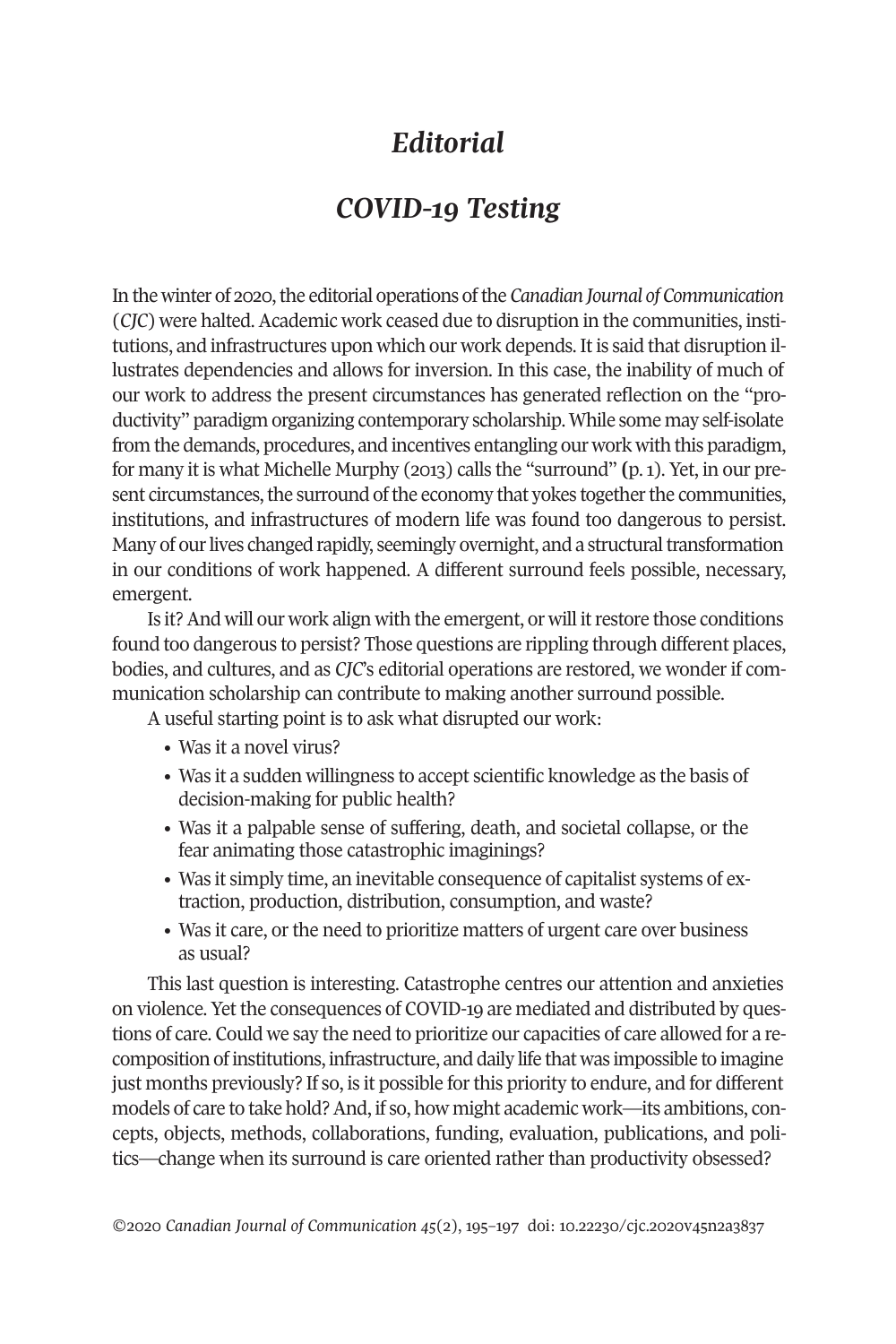Care is not an innocent concept. While taking myriad forms, the connotations of care are mostly positive, allowing fraudulent models to shape both public health and everyday expressions of concern—often individuating people and projecting a false unity of experience at the same time. Care is presented to us as a personal choice shaped by individual needs, and as something everyone needs for society to survive. These ideas animate the lie that we are all in it together, a tool to secure the order and health of a population without attending to questions of marginalization, inequality, or racism. These invocations of care are false, the habits of the established surround, and they are no longer believable.

These mobilizations of care are no longer believable because they so obviously threaten, sicken, and kill. The devaluation of life as being considered too expensive or unproductive to care for has come into stark focus with deaths in long-term care homes. It is said the pandemic illuminated old vulnerabilities in these facilities (Weary, 2020), but when considered with respect to the networks of care that were secured (for example, hospitals) and made insecure (for example, personal support worker conditions), it is clear the virus itself is being conflated with the infrastructures of care dispersing its consequences.

The death of Leonard Rodriques, a personal support worker in Toronto, asks us to press harder on ideas of care. It requires recognizing the patterns of racial discrimination shaping the institutionalization of care in Canada. Public health is rarely situated as a racialized formation, an act of denial that is characteristic of how vulnerability and violence have been historically distributed in Canada (Bain, Dryden, & Walcott, 2020; Jiwani, 2006). In Ontario, where I live, the governmentrefused to recognize the need to document these patterns, and although the government eventually reversed course on this decision, the province and country's way of prioritizing care has systematically produced dangerous circumstances. This does not mean that the illnesses and deaths of Rodriques and others are incomprehensive until the data are compiled. Recognizing the denial producing the absence of data and, as such, ushering in a willingness to accept community-based knowledges is the better starting point.

The notions of health, disease, life, ethics, culture, value, race, gender, and denial that delimit care and contribute to its economization have been explored across a wide range of theories, cases, and contexts in our field, often in the pages of this journal. I will not cite them here, but we will invite scholars to assemble "playlists" of past research to bring the history of this scholarship into new arrangements and contexts to better address present circumstances.Attentive readers will also find direct and indirect references to care in the collection of articles gathered in this issue (all of which were written and collected before the pandemic). This research leaves us well situated to ask what communicative approaches to care can do.

But the current crisis turns this question around. Care is not simply an object of study, a component ofrisk messaging, or a theme animating the field with new intensity. It is a condition of our work and life. It shapes who can work, when, how, and for how long—and how people are treated when they are no longer productive. It is woven into ourrelations with each other, ourrelations with those we teach, and ourrelations with those generating knowledge and coping with injustice. It is warped by the metrics,